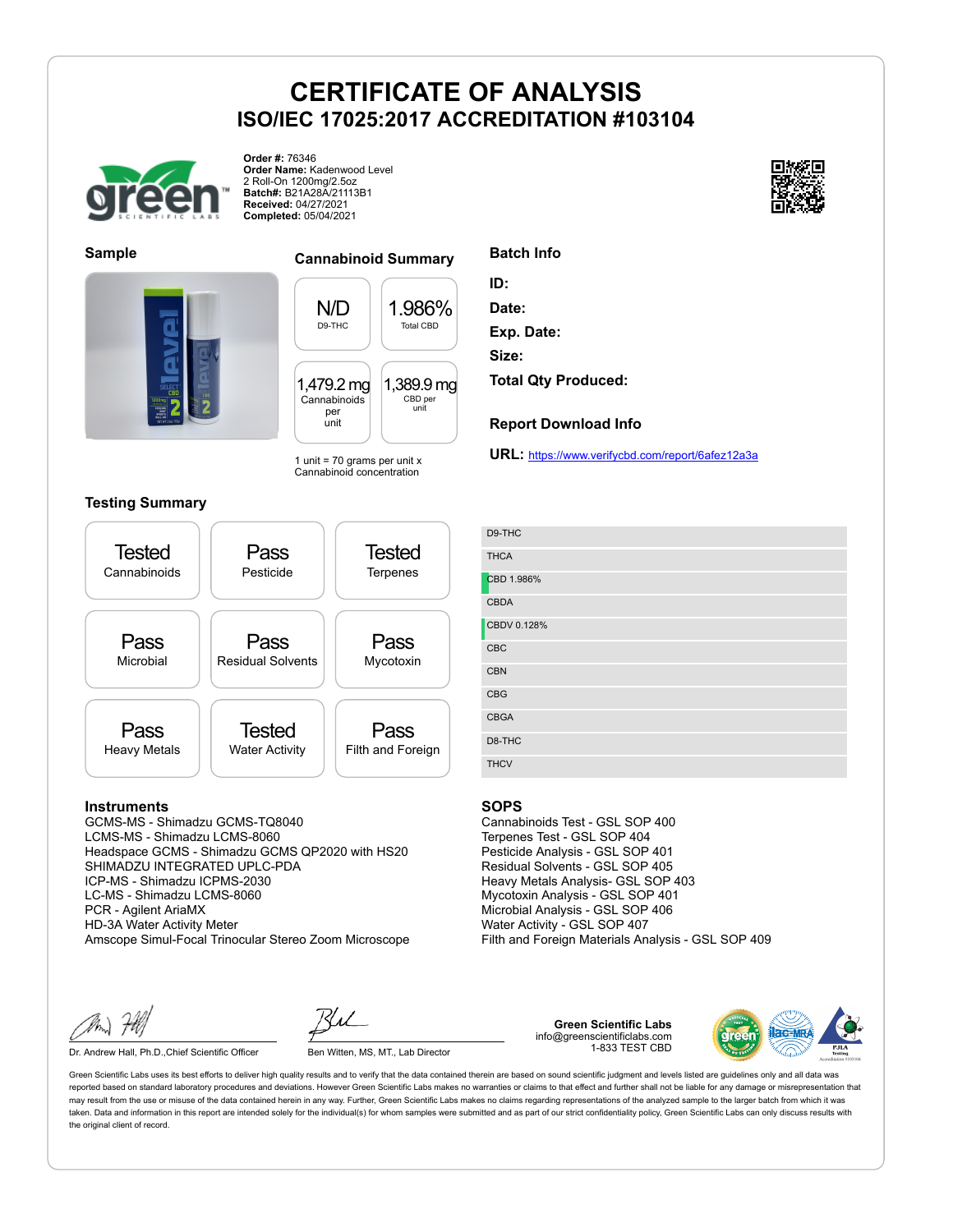

**Order #:** 76346 **Order Name:** Kadenwood Level 2 Roll-On 1200mg/2.5oz **Batch#:** B21A28A/21113B1 **Received:** 04/27/2021 **Completed:** 05/04/2021



## **Sample**





1 unit = 70 grams per unit x Cannabinoid concentration

# **Cannabinoids Test**

SHIMADZU INTEGRATED UPLC-PDA<br>GSL SOP 400

| GSL SOP 400<br>UPLOADED: 04/30/2021 10:15:27 |               |               |        |           |
|----------------------------------------------|---------------|---------------|--------|-----------|
| Cannabinoids                                 | LOQ           | weight $(\%)$ | mg/g   | mg/unit   |
| D9-THC                                       | <b>10 PPM</b> | N/D           | N/D    | N/D       |
| <b>THCA</b>                                  | <b>10 PPM</b> | N/D           | N/D    | N/D       |
| <b>CBD</b>                                   | <b>10 PPM</b> | 1.986%        | 19.856 | 1,389.920 |
| <b>CBDA</b>                                  | 20 PPM        | N/D           | N/D    | N/D       |
| <b>CBDV</b>                                  | 20 PPM        | 0.128%        | 1.276  | 89.320    |
| <b>CBC</b>                                   | <b>10 PPM</b> | N/D           | N/D    | N/D       |
| <b>CBN</b>                                   | 10 PPM        | N/D           | N/D    | N/D       |
| <b>CBG</b>                                   | 10 PPM        | N/D           | N/D    | N/D       |
| <b>CBGA</b>                                  | 20 PPM        | N/D           | N/D    | N/D       |
| D8-THC                                       | 10 PPM        | N/D           | N/D    | N/D       |
| <b>THCV</b>                                  | <b>10 PPM</b> | N/D           | N/D    | N/D       |
| TOTAL D9-THC                                 |               | N/D           | N/D    | N/D       |
| <b>TOTAL CBD*</b>                            |               | 1.986%        | 19.856 | 1,389.9   |
| TOTAL CANNABINOIDS                           |               | 2.114%        | 21.132 | 1,479.2   |



Reporting Limit 10 ppm \*Total CBD = CBD + CBDA x  $0.877$ 

N/D - Not Detected, B/LOQ - Below Limit of Quantification

Dr. Andrew Hall, Ph.D., Chief Scientific Officer Ben Witten, MS, MT., Lab Director

**Green Scientific Labs** info@greenscientificlabs.com 1-833 TEST CBD

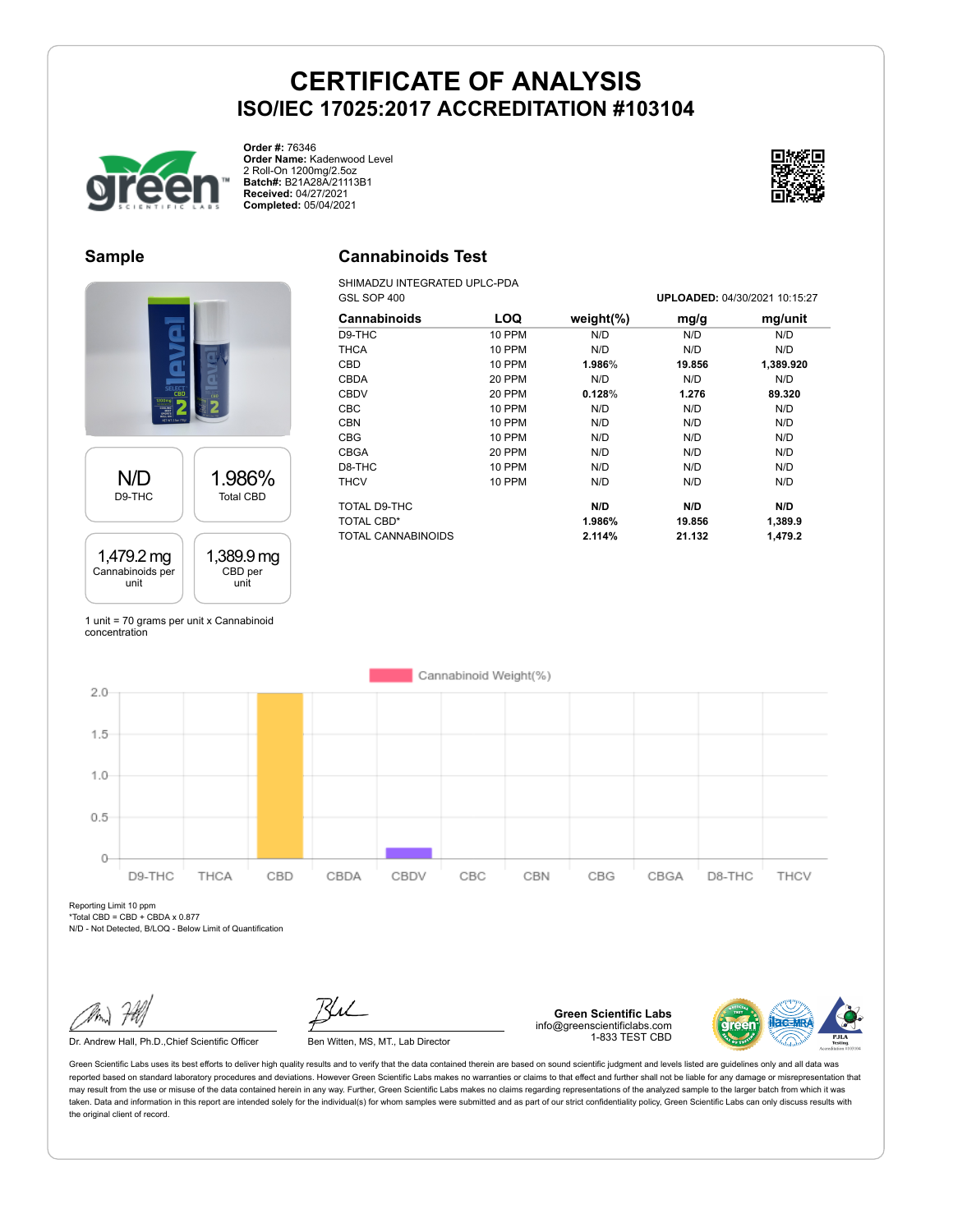

**Order #:** 76346 **Order Name:** Kadenwood Level 2 Roll-On 1200mg/2.5oz **Batch#:** B21A28A/21113B1 **Received:** 04/27/2021 **Completed:** 05/04/2021



# **TERPENES: TOTAL (0.038%)**

Headspace GCMS - Shimadzu GCMS QP2020 with HS20

GSL SOP 404 **Prepared:** 04/29/2021 19:18:29 **Uploaded:** 04/30/2021 09:11:04

## **Terpene Results (%) LOQ (%) LOD (%)** GERANIOL 0.016% 0.0067% 0.0063% **ISOPULEGOL**



## **Top Terpenes Results:**



#### **Tested for but not present:**

ALPHA-PINENE, CAMPHENE, BETA-MYRCENE, BETA-PINENE, 3-CARENE, ALPHA-TERPINENE, TRANS-BETA-OCIMENE, LIMONENE, P-CYMENE, CIS-BETA-OCIMENE, EUCALYPTOL, GAMMA.- TERPINENE, TERPINOLENE, CARYOPHYLLENE, HUMULENE, CIS-NEROLIDOL, TRANS-NEROLIDOL, GUAIOL, CARYOPHYLLENE OXIDE, ALPHA-BISABOLOL

Dr. Andrew Hall, Ph.D.,Chief Scientific Officer Ben Witten, MS, MT., Lab Director

**Green Scientific Labs** info@greenscientificlabs.com 1-833 TEST CBD

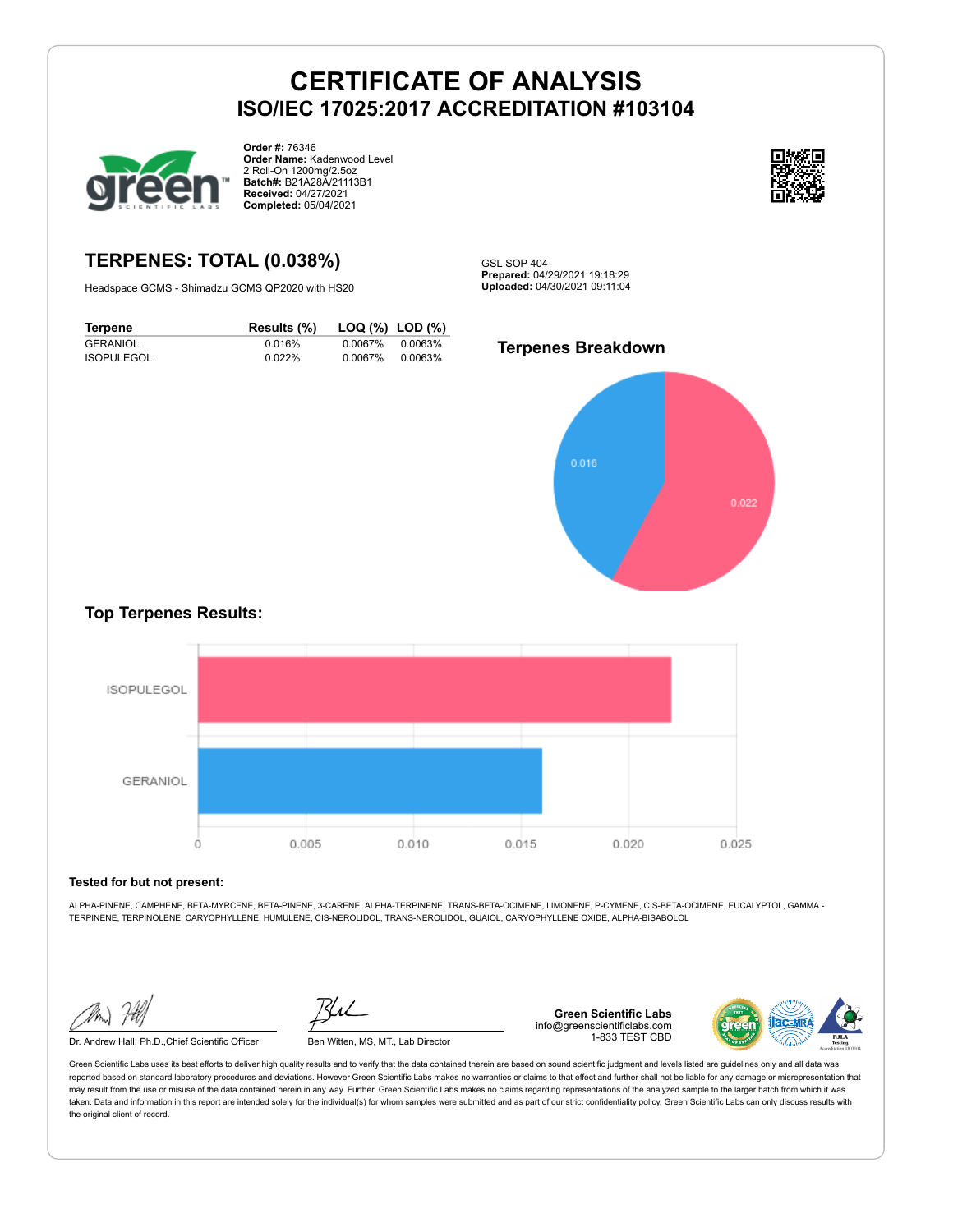

**Order #:** 76346 **Order Name:** Kadenwood Level 2 Roll-On 1200mg/2.5oz **Batch#:** B21A28A/21113B1 **Received:** 04/27/2021 **Completed:** 05/04/2021



# **PESTICIDE ANALYSIS:**

GSL SOP 401 **PREPARED:** 04/29/2021 19:18:37 **UPLOADED:** 04/30/2021 13:47:40

GCMS-MS - Shimadzu GCMS-TQ8040

| Pesticide           | <b>Action Level</b><br>(ppm) | Results<br>(ppm) | LOQ<br>(ppm) | LOD<br>(ppm) |
|---------------------|------------------------------|------------------|--------------|--------------|
| CAPTAN              | 0.700                        | N/D              | 0.003        | 0.001        |
| CHLORDANE           | 0.100                        | N/D              | 0.003        | 0.001        |
| <b>CHLORFENAPYR</b> | 0.100                        | N/D              | 0.003        | 0.001        |
| <b>COUMAPHOS</b>    | 0.100                        | N/D              | 0.003        | 0.001        |

| 2.000                            | N/D   | 0.003 | 0.001                                                        |
|----------------------------------|-------|-------|--------------------------------------------------------------|
| 1.000                            | N/D   | 0.003 | 0.001                                                        |
| 0.100                            | N/D   | 0.003 | 0.001                                                        |
| PENTACHLORONITROBENZENE<br>0.100 | N/D   | 0.003 | 0.001                                                        |
|                                  | (ppm) |       | <b>Action Level Results LOQ LOD</b><br>$(ppm)$ (ppm) $(ppm)$ |

| <b>Pesticide</b>     | <b>Action Level</b> | Results | LOQ   | LOD   |
|----------------------|---------------------|---------|-------|-------|
|                      | (ppm)               | (ppm)   | (ppm) | (ppm) |
| <b>ABAMECTIN B1A</b> | 0.100               | N/D     | 0.005 | 0.001 |
| <b>ACEPHATE</b>      | 0.100               | N/D     | 0.001 | 0.001 |
| <b>ACEQUINOCYL</b>   | 0.100               | N/D     | 0.001 | 0.001 |
| <b>ACETAMIPRID</b>   | 0.100               | N/D     | 0.005 | 0.001 |
| <b>ALDICARB</b>      | 0.100               | N/D     | 0.005 | 0.001 |
| <b>AZOXYSTROBIN</b>  | 0.100               | N/D     | 0.001 | 0.001 |
| <b>BIFENAZATE</b>    | 0.100               | N/D     | 0.005 | 0.001 |
| <b>BIFENTHRIN</b>    | 3.000               | N/D     | 0.005 | 0.001 |
| <b>BOSCALID</b>      | 0.100               | N/D     | 0.005 | 0.001 |
| CARBARYL             | 0.500               | N/D     | 0.003 | 0.001 |
| CARBOFURAN           | 0.100               | N/D     | 0.001 | 0.001 |
| CHLORANTRANILIPROLE  | 10.000              | N/D     | 0.005 | 0.005 |
| <b>CHLORPYRIFOS</b>  | 0.100               | N/D     | 0.001 | 0.001 |
| <b>CLOFENTEZINE</b>  | 0.100               | N/D     | 0.001 | 0.001 |
| <b>DAMINOZIDE</b>    | 0.100               | N/D     | 0.005 | 0.001 |
| <b>DIAZINON</b>      | 0.100               | N/D     | 0.001 | 0.001 |
| <b>DICHLORVOS</b>    | 0.100               | N/D     | 0.005 | 0.001 |
| <b>DIMETHOATE</b>    | 0.100               | N/D     | 0.001 | 0.001 |
| <b>DIMETHOMORPH</b>  | 2.000               | N/D     | 0.005 | 0.001 |
| <b>ETHOPROPHOS</b>   | 0.100               | N/D     | 0.001 | 0.001 |
| <b>ETOFENPROX</b>    | 0.100               | N/D     | 0.001 | 0.001 |
| <b>ETOXAZOLE</b>     | 0.100               | N/D     | 0.010 | 0.005 |
| <b>FENHEXAMID</b>    | 0.100               | N/D     | 0.005 | 0.001 |
| <b>FENOXYCARB</b>    | 0.100               | N/D     | 0.005 | 0.001 |
| <b>FENPYROXIMATE</b> | 0.100               | N/D     | 0.001 | 0.001 |
| <b>FIPRONIL</b>      | 0.100               | N/D     | 0.003 | 0.001 |
| <b>FLONICAMID</b>    | 0.100               | N/D     | 0.025 | 0.010 |
| <b>FLUDIOXONIL</b>   | 0.100               | N/D     | 0.003 | 0.001 |
| <b>HEXYTHIAZOX</b>   | 0.100               | N/D     | 0.005 | 0.001 |
| <b>IMAZALIL</b>      | 0.100               | N/D     | 0.005 | 0.001 |

| <b>Pesticide</b>       | <b>Action Level</b> | <b>Results</b> | LOQ   | LOD   |
|------------------------|---------------------|----------------|-------|-------|
|                        | (ppm)               | (ppm)          | (ppm) | (ppm) |
| <b>IMIDACLOPRID</b>    | 5.000               | N/D            | 0.005 | 0.001 |
| <b>KRESOXIM-METHYL</b> | 0.100               | N/D            | 0.010 | 0.005 |
| <b>MALATHION</b>       | 0.500               | N/D            | 0.005 | 0.001 |
| METALAXYL              | 2.000               | N/D            | 0.001 | 0.001 |
| <b>METHIOCARB</b>      | 0.100               | N/D            | 0.005 | 0.001 |
| <b>METHOMYL</b>        | 1.000               | N/D            | 0.001 | 0.001 |
| <b>MEVINPHOS</b>       | 0.100               | N/D            | 0.001 | 0.001 |
| <b>MYCLOBUTANIL</b>    | 0.100               | N/D            | 0.005 | 0.001 |
| <b>NALED</b>           | 0.100               | N/D            | 0.005 | 0.001 |
| OXAMYL                 | 0.500               | N/D            | 0.001 | 0.001 |
| <b>PACLOBUTRAZOL</b>   | 0.100               | N/D            | 0.005 | 0.001 |
| <b>PERMETHRINS</b>     | 0.500               | N/D            | 0.005 | 0.001 |
| <b>PHOSMET</b>         | 0.100               | N/D            | 0.005 | 0.001 |
| PIPERONYL              | 3.000               | N/D            | 0.001 | 0.001 |
| <b>BUTOXIDE</b>        |                     |                |       |       |
| <b>PRALLETHRIN</b>     | 0.100               | N/D            | 0.005 | 0.005 |
| <b>PROPICONAZOLE</b>   | 0.100               | N/D            | 0.010 | 0.005 |
| <b>PROPOXUR</b>        | 0.100               | N/D            | 0.001 | 0.001 |
| <b>PYRETHRINS</b>      | 0.500               | N/D            | 0.005 | 0.005 |
| (PYRETHRIN I)          |                     |                |       |       |
| <b>PYRIDABEN</b>       | 0.100               | N/D            | 0.005 | 0.001 |
| <b>SPINETORAM</b>      | 0.100               | N/D            | 0.001 | 0.001 |
| SPINOSAD               | 0.100               | N/D            | 0.001 | 0.001 |
| <b>SPIROMESIFEN</b>    | 0.100               | N/D            | 0.005 | 0.001 |
| <b>SPIROTETRAMAT</b>   | 0.100               | N/D            | 0.001 | 0.001 |
| SPIROXAMINE            | 0.100               | N/D            | 0.001 | 0.001 |
| <b>TEBUCONAZOLE</b>    | 0.100               | N/D            | 0.005 | 0.001 |
| <b>THIACLOPRID</b>     | 0.100               | N/D            | 0.001 | 0.001 |
| <b>THIAMETHOXAM</b>    | 5.000               | N/D            | 0.001 | 0.001 |
| <b>TRIFLOXYSTROBIN</b> | 0.100               | N/D            | 0.001 | 0.001 |

N/D = Not Detected, A/LOQ = Above LOQ Level, B/LOQ = Below LOQ Level, B/LOD = Below LOD Level

Dr. Andrew Hall, Ph.D., Chief Scientific Officer Ben Witten, MS, MT., Lab Director

**Green Scientific Labs** info@greenscientificlabs.com 1-833 TEST CBD

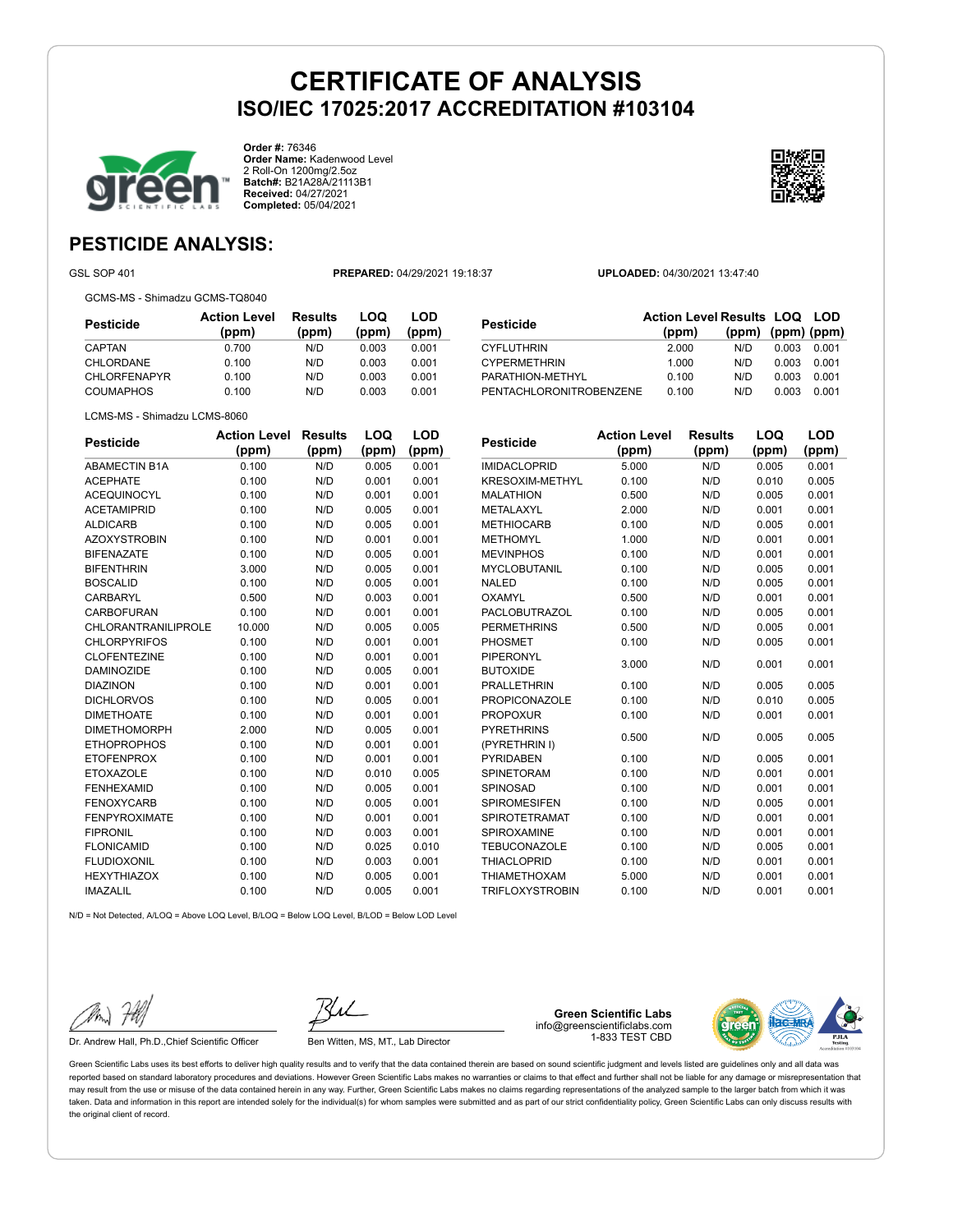

**Order #:** 76346 **Order Name:** Kadenwood Level 2 Roll-On 1200mg/2.5oz **Batch#:** B21A28A/21113B1 **Received:** 04/27/2021 **Completed:** 05/04/2021



# **RESIDUAL SOLVENTS:**

Headspace GCMS - Shimadzu GCMS QP2020 with HS20

GSL SOP 405 **Prepared:** 04/29/2021 19:25:45 **Uploaded:** 04/30/2021 15:17:01

| <b>Residual Solvent</b>  | <b>Action Level (ppm)</b> | Results (ppm) | LOQ (ppm) | LOD (ppm) |
|--------------------------|---------------------------|---------------|-----------|-----------|
| 1,1-DICHLOROETHENE       | 8                         | N/D           | 0.63      | 0.63      |
| 1,2- DICHLOROETHANE      | $\overline{2}$            | N/D           | 0.12      | 0.02      |
| <b>ACETONE</b>           | 5,000                     | N/D           | 140       | 20        |
| <b>ACETONITRILE</b>      | 410                       | N/D           | 25        | 1         |
| <b>BENZENE</b>           |                           | N/D           |           | 0.5       |
| <b>BUTANE</b>            | 5,000                     | N/D           | 50        | 10        |
| <b>CHLOROFORM</b>        |                           | N/D           |           | 0.5       |
| CIS 1,2-DICHLOROETHENE   | 5                         | N/D           | 0.73      | 0.18      |
| <b>ETHANOL</b>           | 5,000                     | N/D           | 140       | 20        |
| ETHYL ACETATE            | 5,000                     | N/D           | 140       | 20        |
| <b>ETHYL ETHER</b>       | 5,000                     | N/D           | 140       | 20        |
| <b>ETHYLENE OXIDE</b>    |                           | N/D           | $\Omega$  | 0         |
| <b>ISOPROPYL ALCOHOL</b> | 5,000                     | N/D           | 140       | 20        |
| <b>METHANOL</b>          | 3,000                     | N/D           | 100       | 20        |
| METHYLENE CHLORIDE       | 125                       | N/D           | 0.15      | 0.15      |
| N-HEPTANE                | 5,000                     | N/D           | 140       | 20        |
| N-HEXANE                 | 290                       | N/D           | 18        | 10        |
| <b>PENTANE</b>           | 5,000                     | N/D           | 140       | 20        |
| <b>PROPANE</b>           | 5,000                     | N/D           | 20        |           |
| <b>TOLUENE</b>           | 890                       | N/D           | 53        |           |
| TRANS 1,2-DICHLOROETHENE | 5                         | N/D           | 0.73      | 0.18      |
| <b>TRICHLOROETHENE</b>   |                           | N/D           |           | 0.5       |
| <b>XYLENES</b>           | 150                       | N/D           | 130       | 20        |

Dr. Andrew Hall, Ph.D., Chief Scientific Officer Ben Witten, MS, MT., Lab Director

**Green Scientific Labs** info@greenscientificlabs.com 1-833 TEST CBD

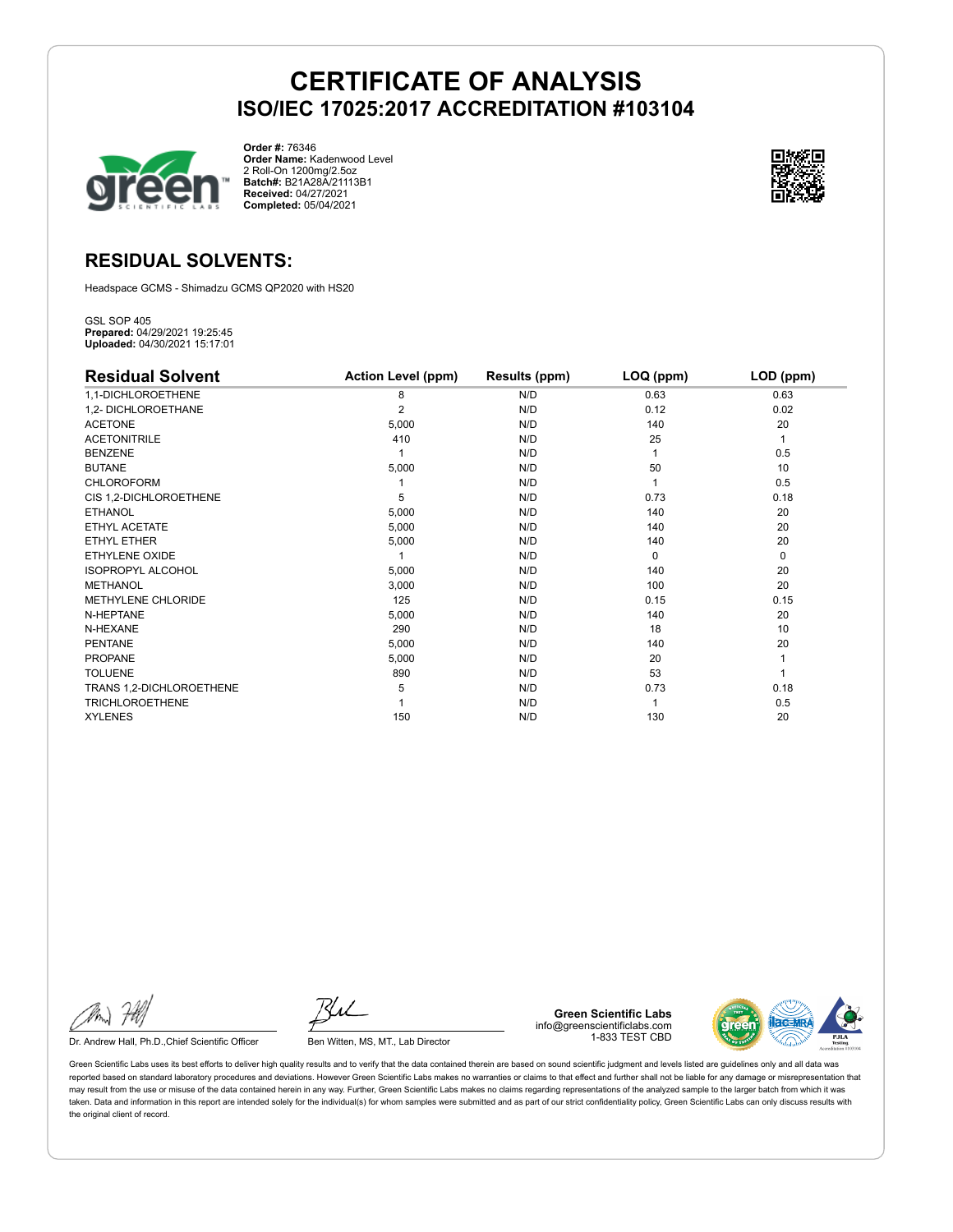

**Order #:** 76346 **Order Name:** Kadenwood Level 2 Roll-On 1200mg/2.5oz **Batch#:** B21A28A/21113B1 **Received:** 04/27/2021 **Completed:** 05/04/2021

## **Microbial Analysis:**

fa PCR - Agilent AriaMX

**MICROBIAL ANALYSIS:**

PCR - Agilent AriaMX

| Test                        | <b>SOP</b> | <b>Test Method</b> | <b>Device Used</b> | <b>LOD</b>                          | Allowable<br>Criteria         | <b>Actual Result Pass/Fail</b> |             |
|-----------------------------|------------|--------------------|--------------------|-------------------------------------|-------------------------------|--------------------------------|-------------|
| ASPERGILLUS FUMIGATUS***    | 406.01     | USP 61/62+         | <b>ARIAMX PCR</b>  | 1 CFU/G**                           | DETECT/NOT<br><b>DETECTED</b> | <b>NOT DETECTED</b>            | <b>PASS</b> |
| ASPERGILLUS TERREUS***      | 406.01     | USP 61/62+         | <b>ARIAMX PCR</b>  | 1 CFU/G**                           | DETECT/NOT<br><b>DETECTED</b> | <b>NOT DETECTED</b>            | <b>PASS</b> |
| ASPERGILLUS FLAVUS***       | 406.01     | USP 61/62+         | <b>ARIAMX PCR</b>  | 1 CFU/G**                           | DETECT/NOT<br><b>DETECTED</b> | <b>NOT DETECTED</b>            | <b>PASS</b> |
| <b>ASPERGILLUS NIGER***</b> | 406.01     | USP 61/62+         | <b>ARIAMX PCR</b>  | 1 CFU/G**                           | DETECT/NOT<br><b>DETECTED</b> | <b>NOT DETECTED</b>            | <b>PASS</b> |
| STEC E. COLI*               | 406.01     | USP 61/62+         | <b>ARIAMX PCR</b>  | 1 CFU/G**                           | DETECT/NOT<br><b>DETECTED</b> | NOT DETECTED                   | <b>PASS</b> |
| SALMONELLA*                 | 406.01     | USP 61/62+         | <b>ARIAMX PCR</b>  | 1 CFU/G**                           | DETECT/NOT<br><b>DETECTED</b> | NOT DETECTED                   | <b>PASS</b> |
| TOTAL YEAST AND MOLD        | 406.01     | USP 61/62+         | <b>ARIAMX PCR</b>  | CFU/G BY<br><b>SAMPLE</b><br>TYPE** | 1.000 CFU/G                   | <b>NOT DETECTED</b>            | <b>PASS</b> |
| AEROBIC BACTERIA COUNT      | 406.01     | USP 61/62+         | <b>ARIAMX PCR</b>  | CFU/G BY<br><b>SAMPLE</b><br>TYPE** | 10,000 CFU/G                  | NOT DETECTED                   | <b>PASS</b> |
| <b>ENTEROBACTERIACEAE</b>   | 406.01     | USP 61/62+         | <b>ARIAMX PCR</b>  | CFU/G BY<br><b>SAMPLE</b><br>TYPE** | 100 CFU/G                     | NOT DETECTED                   | <b>PASS</b> |
| <b>COLIFORM</b>             | 406.01     | USP 61/62+         | <b>ARIAMX PCR</b>  | CFU/G BY<br><b>SAMPLE</b><br>TYPE** | <b>100 CFU/G</b>              | <b>NOT DETECTED</b>            | <b>PASS</b> |

† USP 61 (enumeration of bacteria TAC, TYM, and ENT/Coliform), USP 62 (identifying specific species E.coli Aspergillus etc)

\* STEC and Salmonella run as Multiplex

\*\* CFU/g Calculation based on MIP/Extract matrix

\*\*\* Flavus = 2 Copies of DNA / Fumigatis = 2 Copies of DNA Niger = 20 Copies of DNA / Terrus = 10 copies of DNA

Dr. Andrew Hall, Ph.D., Chief Scientific Officer Ben Witten, MS, MT., Lab Director

**Green Scientific Labs** info@greenscientificlabs.com 1-833 TEST CBD



Green Scientific Labs uses its best efforts to deliver high quality results and to verify that the data contained therein are based on sound scientific judgment and levels listed are guidelines only and all data was reported based on standard laboratory procedures and deviations. However Green Scientific Labs makes no warranties or claims to that effect and further shall not be liable for any damage or misrepresentation that may result from the use or misuse of the data contained herein in any way. Further, Green Scientific Labs makes no claims regarding representations of the analyzed sample to the larger batch from which it was taken. Data and information in this report are intended solely for the individual(s) for whom samples were submitted and as part of our strict confidentiality policy, Green Scientific Labs can only discuss results with the original client of record.



**Microbial Analysis** GSL SOP 406 **Uploaded:** 05/03/2021 22:12:57